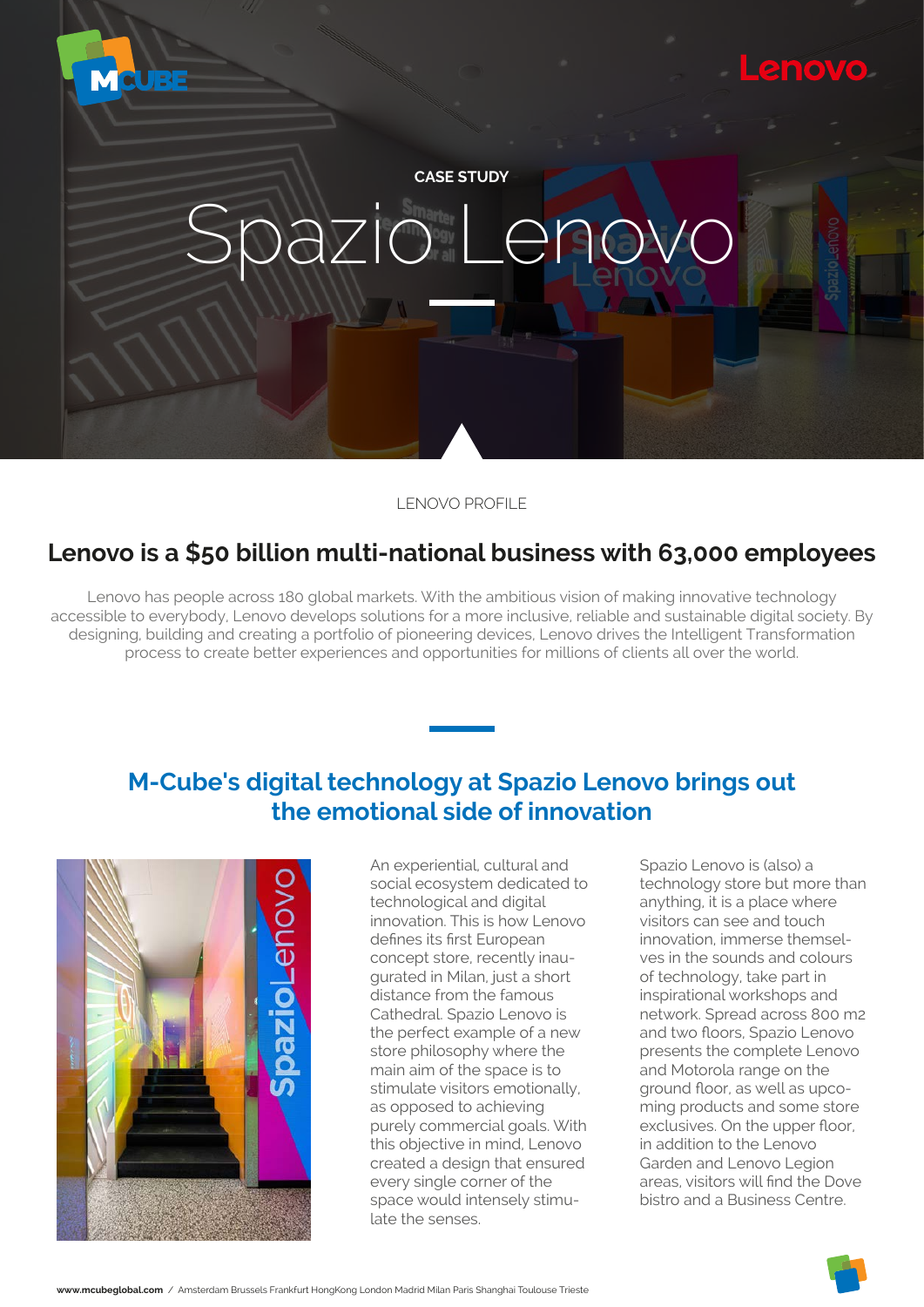The entire portfolio of smartphones, tablets, laptops and accessories, as well as VR and AR headsets, are available to visitors who can rely on knowledgeable **XSSXXX9C** 

Visitors can also simply enjoy the space, whether alone or in company, making the most of soundproxxsx5ss)gsxgs

bistro or perhaps taking some time out in the Legion gaming area.

Creating Spazio Lenovo required contributions from the very best in-store installation experts and M-Cube was able to provide its renowned expertise in creating unique digital experiences in diverse global contexts.

The client had presented a clear challenge: to create a high-impact visual experience that not only "communicated" the product but also conveyed the brand's highly innovative personality.







ess, xxxx59xs9, xsx9, 9sa9x,, sx 55), s, ) 9, ss 9 s 9 s 9, s, x, s 5 x c

" Thanks to an independent audio & video rack and the customised M-Cube content management platform, we can independently create the ideal environment for communicating our products and hosting marketing events", explains Giulia Lupidi, Spazio Lenovo Manager. "We select the most suitable video playlists and emotional content, including 3D content, depending on what the space will be used for."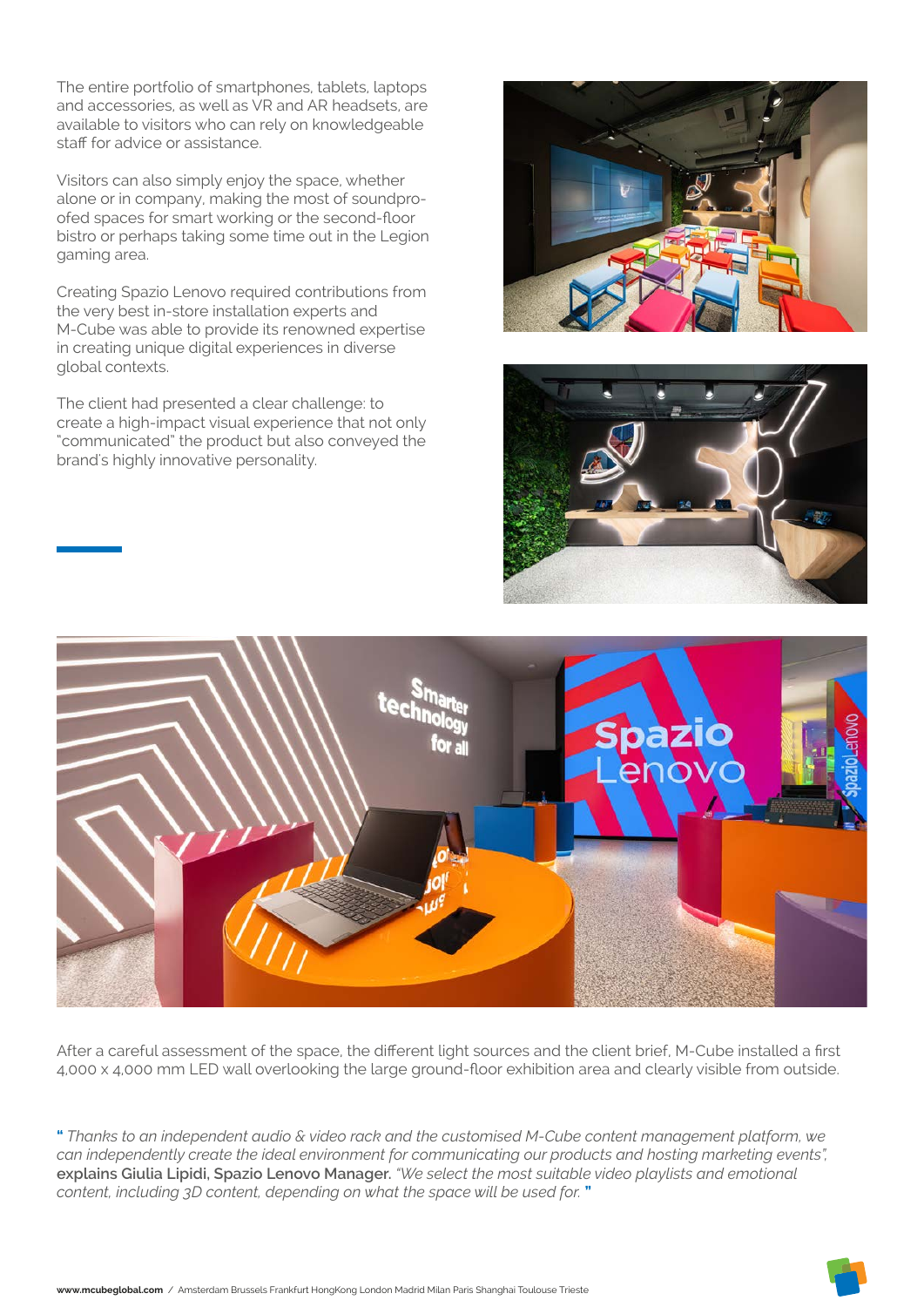# **A vertical journey guided by LED lighting**

Following on from the ground floor installation, M-Cube fitted an LED Column (4,000 x 500 mm) between the stairs and the lift to represent the first entry portal to the upper floor.

**"** *The idea behind the LED column is to intrigue our visitors",* **continues Lupidi***, "and give them a taste of what awaits on the second floor.* **"**



The vast second floor is home to the Lenovo Garden, where Lenovo and Motorola products are displayed, the Dove bistro, the Lenovo Legion gaming area and the large Business Centre.

Maintaining the same style as the majestic LED wall on the ground floor, the second LED Wall (4,000 x 2,500 mm) is accompanied by two 98-inch screens situated either side of the area designed to showcase Lenovo and Motorola products and to host virtual reality simulations.

The mood for the Business Centre is set by a second LED wall which introduces events and displays visual elements in keeping with the professional context.

Inside the Business Centre is a 3 x 3 Video Wall composed of nine 55-inch monitors used for presentations, with another supporting 55-inch



monitor situated on the side wall. The set of the two meeting rooms communities wall. is equipped with a 75-inch monitor to aid with meetings and the entire floor is managed from a second independent audio & video rack.